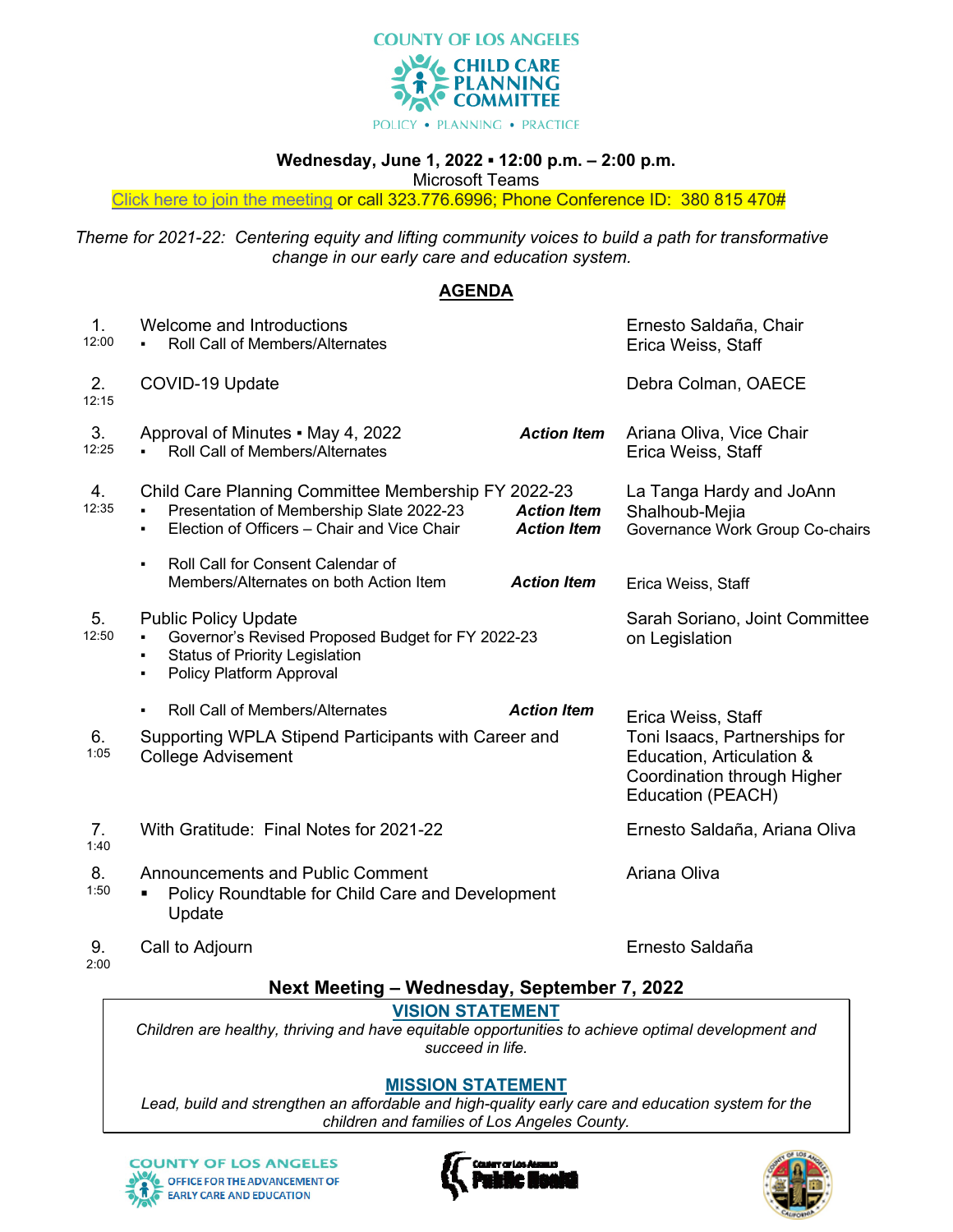

**POLICY • PLANNING • PRACTICE** 

# **Meeting Minutes – May 4, 2022**

| <b>Members and Alternates in Attendance (36)</b> |                          |                         |                                      |                                                              |  |  |  |
|--------------------------------------------------|--------------------------|-------------------------|--------------------------------------|--------------------------------------------------------------|--|--|--|
| <b>Parents</b>                                   | <b>ECE Program</b>       | <b>Community Agency</b> | <b>Public Agencies</b>               | <b>Discretionary</b>                                         |  |  |  |
| Dominic Amendariz                                | Angela Lucero            | Genetric Brown          | Anne Blackstock-<br><b>Bernstein</b> | <b>Kevin Dieterle</b>                                        |  |  |  |
| Jessica Chang                                    | Rocio Bach               | Samitha Givens          | Eileen Carrillo-Lau                  | La Tanga Hardy                                               |  |  |  |
| Cathy Coddington                                 | Andrea Fernandez         | Joelle Landazabal       | Dr. Melita E.<br>Ferguson            | Toni Isaacs                                                  |  |  |  |
| Mona Franco                                      | Angela Gray              | Ariana Oliva            | Shanika Jones                        | Jennifer Cowan                                               |  |  |  |
| Crystal Jones                                    | Jacqueline Torres        | Kathy Schreiner         | Nora Garcia-Rosales                  | Jessica Guerra<br>2 <sup>nd</sup> Supervisorial District     |  |  |  |
| Stephanie Garcia                                 | Micha Mims               | Laurel Murray           | <b>Scott Herring</b>                 | Kelly O'Connell<br>1 <sup>st</sup> Supervisorial District    |  |  |  |
|                                                  | JoAnn Shalhoub-<br>Mejia | Edilma Serna            | Ana Lopez                            | Dianne Philibosian<br>5 <sup>th</sup> Supervisorial District |  |  |  |
| Ernesto Saldaña                                  | Lisa Wilkin              |                         | Regina Angelo-<br>Tarango            | Sarah Soriano<br>4 <sup>th</sup> Supervisorial District      |  |  |  |
|                                                  | Ancelma Sanchez          |                         | Vanessa San Martin                   | Julie Taren<br>3rd Supervisorial District                    |  |  |  |
|                                                  |                          |                         | <b>Gabriel Muñoz</b>                 |                                                              |  |  |  |

## **Guests:**

Maria Amponin; Debra Camp, Department of Public Health, Help Me Grow; Laura Cardenas, Crystal Stairs; Yecenia Cadenas, Think Together; Justine Flores, Flores Family Childcare; Kelly Fountain; Fran Goldfarth, CHLA-USC; Berenice Gonzalez; Maricela Guzman, Proyecto Pastoral; Veronica Herrera, Proyecto Pastoral; Whitney Leathers, Long Beach Mayor's Fund for Education; Marcella McKnight; Stephanie Orozco, First 5 LA; Cynthia Renteria, Child Care Resource Center; Ricardo; Joyce Robinson; Alma Rodriguez; Evelyn Sanchez; Danielle Triplett

**Office for Advancement for Early Care and Education (OAECE) Staff**: Debra Colman, Leanne Drogin, Erica Weiss, and MSW Intern Erica Torres-Ness

## **1. Welcome and Introductions**

The meeting was called to order at 12:05 p.m. by Ernesto Saldaña, Chair of the Child Care Planning Committee (Planning Committee). Chair Saldaña opened the meeting by reading the standardized statement for conducting a virtual meeting and invited Planning Committee members to read the Planning Committee's vision and mission statements.

# **2. COVID-19 Update for Early Care and Education**

Debra Colman, Director of the OAECE, presented a COVID-19 update and shared that LA County over the last week experienced a slight uptick in cases, however, hospitalization rates remain steady. The OAECE is offering coaching by health educators who can come out to child care services and share information about ways to mitigate COVID-19 transmission and provide public health training on reducing virus transmission. To access this information go to publichealth.lacounty.gov, ECE, Toolkit (http://publichealth.lacounty.gov/acd/ncorona2019/EducationToolkit/ECE/).



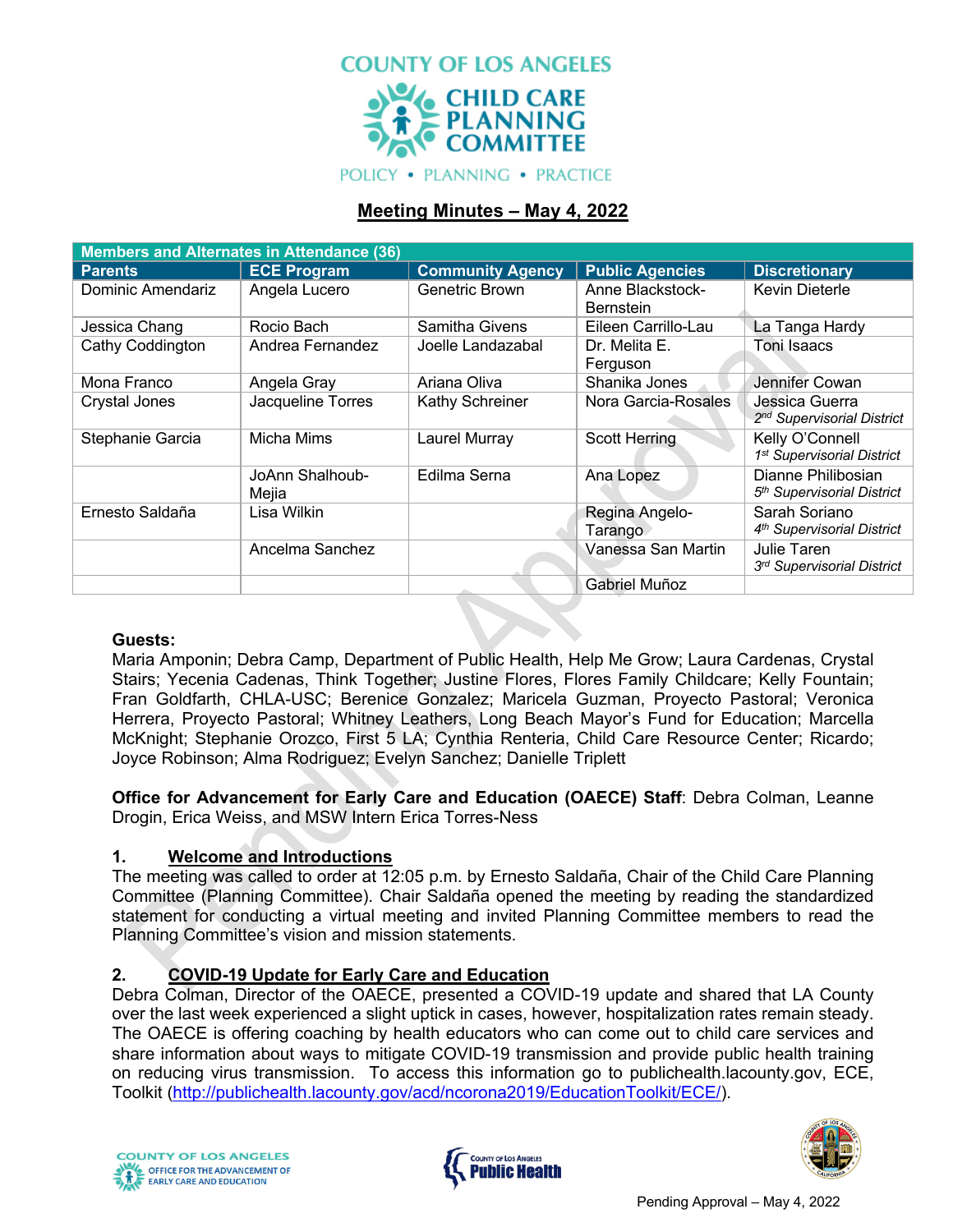# **CONSENT CALENDAR**

# **3. Approval of Minutes – April 6, 2021**

*Ariana Oliva, Vice Chair, reviewed the minutes from April 6, 2022, and asked for a motion to approve. Ana Lopez made the motion to approve the minutes; La Tanga Hardy seconded the motion. The minutes were adopted with abstentions from Jennifer Cowan, Angela Gray, Jessica Guerra, Scott Herring, Toni Isaacs, Stephanie Garcia, Kelly O'Connell*

#### **4. Shifting Landscape in Developmental Milestones and Using as a Parent Engagement Tool**

Fran Goldfarb, CHLA-USC University Center for Excellence In Developmental Disabilities (UCEDD) and CDC Act Early Ambassador, provided a presentation on Parent-Engaged Developmental Monitoring Using CDC's Developmental Milestone Checklists: An Overview of Revisions and Updates. Please see power point presentation. Goldfarb's extensive and informative presentation also shared key "take home messages":

- Developmental delays and disabilities are common
- Earlier is better for identification of developmental delays and disabilities
- Developmental monitoring/surveillance and developmental screening are complementary but different
- CDC's milestone checklists can support parent-engaged developmental monitoring/surveillance
- Universal developmental screening at recommended ages and when there are concerns
- Know the strengths and limitations of surveillance and screening tools you use when considering next steps

Goldfarb was asked, how do early care and education (ECE) providers get this information to parents? Goldfarb replied that the CDC is partnering with multiple sectors to reach parents such as partnering with pediatricians, WIC, Help Me Grow programs, and 211. Goldfarb was also asked, what do you see are barriers that create inequities and what can California do to reduce these barriers and inequities. Goldfarb shared that part of the problem is California is large which requires more time and money and the CDC needs to connect ECE providers to resources to help people have these conversations.

## **5. Public Policy Report**

#### *Update on Priority Legislation*

Lisa Wilkin, Co-Chair of Joint Committee on Legislation (Committee), reviewed what child care policies are in the Senate Budget Plan for ECE. Some of the items included on-going provider reimbursement at the  $90<sup>th</sup>$  percentile, improve ECE workforce, extend the Hold Harmless provision, and add more funding to ECE facilities development. It is understood that the Assembly is supportive of the Senate's Budget Plan as well. Wilkin encouraged members and guests to attend the Joint Committee on Legislation if they want to learn more about ECE legislation. The Committee meets the third Thursday of each month. Wilkin provided an update on AB1649, which focuses on reimbursement to providers for the maximum certified hours children are scheduled for instead of being reimbursed for attendance. The bill is in Appropriations' "suspense." She also provided an update on AB2042, AB2131, AB2401, AB2806, AB871, SB976, SB1047, and SB1093.

## *Public Policy Platform – Legislative Session 2023-24*

Wilkin then reviewed the Public Policy Platform changes suggested by the Committee. See Public Policy Platform yellow highlights for changes. Wilkin shared that the Planning Committee will vote to approve these changes and the Policy Roundtable for Child Care and Development Commission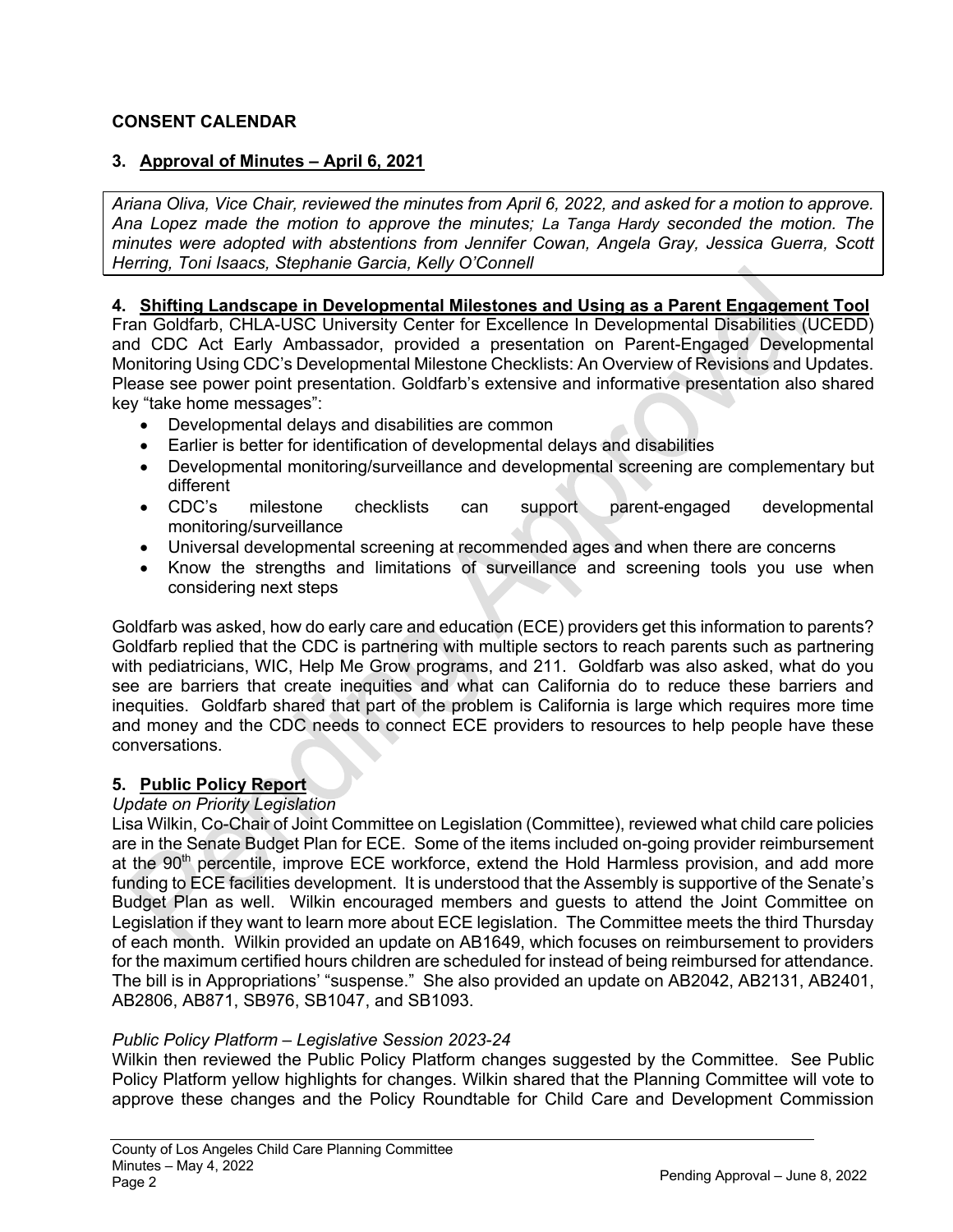(Policy Roundtable) will also vote to approve the changes. Wilkin offered if anyone has questions about the Public Policy Platform then they can email her at LisaW@cdcla.org

A roll call vote was called, however, a formal motion was not proposed to approve the updates to the Public Policy Platform. The vote was unanimous in the affirmative, however, without a motion the vote did not formally approve the updates.

## **6. Announcements and Public Comments**

Planning Committee Co-Chair Ariana Oliva opened the meeting for any announcements and/or public comments. Co-Chair Oliva provided the following update on the Policy Roundtable's April 2022 meeting.

- LA Partnership for Early Childhood Investment presented results from their voter opinion poll conducted by SocialQuest. One of the main themes from the poll results is public understanding and valuing of ECE is at the highest it has ever been and public support for ECE is extremely high compared to other issues. This level of support for an issue is not typical and could indicate stronger support for public funding of ECE programs.
- The Joint ECE Delegations, which includes Policy Roundtable members and Planning Committee Board of Supervisor (BOS) appointees, concluded their visits with BOS offices.
- The Policy Roundtable was informed that LA County's CEO will advocate at the state level for two issues in the Pursuit of Position approved by the Policy Roundtable. The two issues include: 1) continue using COVID-19 Relief Funds to extend the Hold Harmless provision ECE subsidized services are currently receiving, and 2) reinstatement and increase funding for the Workforce Development Pathways funding.

#### **7. Adjournment**

Chair Saldaña thanked everyone for their participation in the meeting.

*The meeting was adjourned at 2:01 p.m.*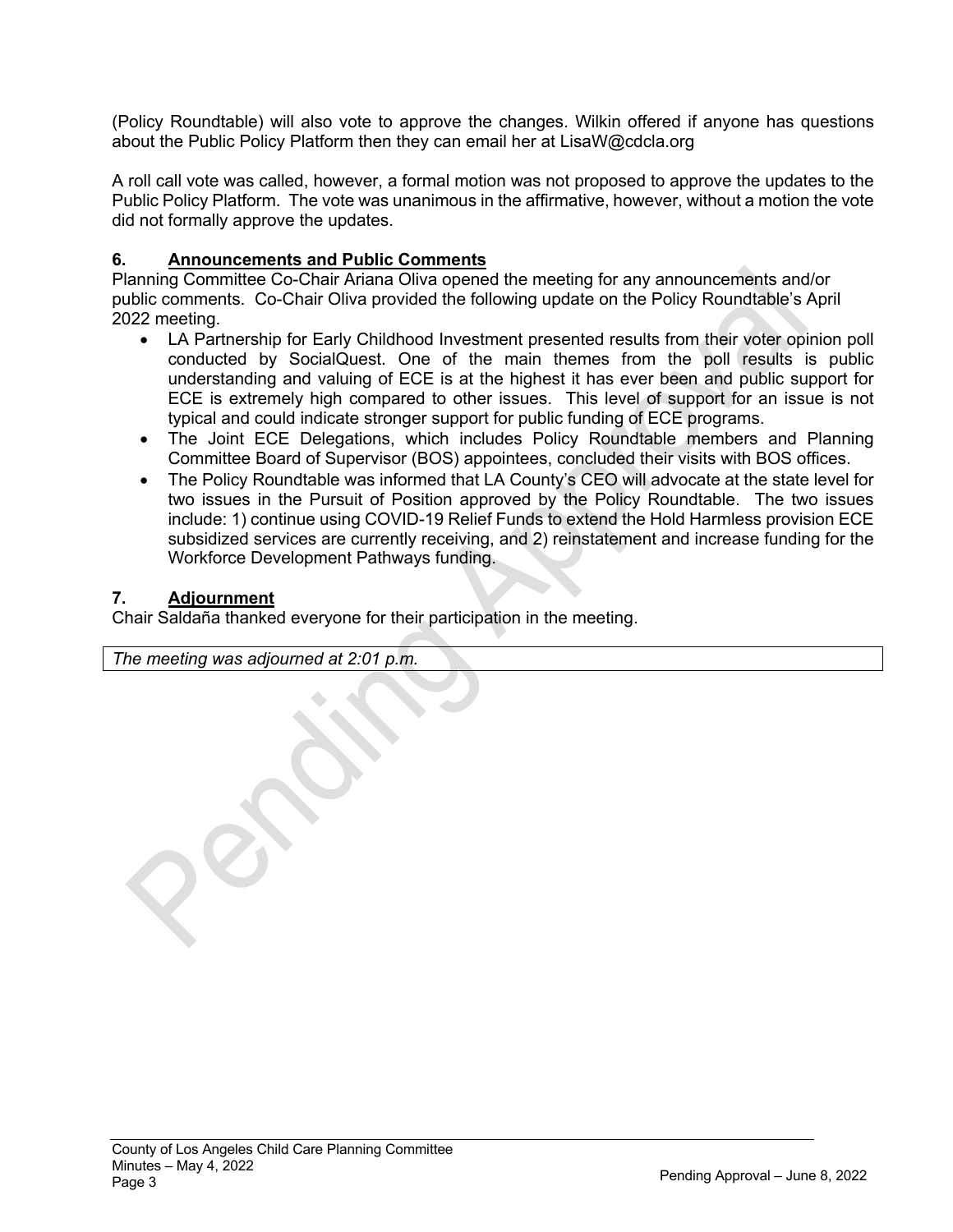

#### **Proposed Membership Slate – FY 2022-23**

| <b>Parent/Consumer</b>                            | <b>Child Care Provider</b>       | <b>Community</b>                 | <b>Public Agency</b>                            | <b>Discretionary</b>                   |
|---------------------------------------------------|----------------------------------|----------------------------------|-------------------------------------------------|----------------------------------------|
| Dominic Armendariz                                | Norma Amezcua                    | Genetric Brown                   | Ranae Amezquita                                 | Jennifer Baca Beltran                  |
| $(1st$ term ends 2024)                            | <b>MAOF</b>                      | Educare Long Beach               | <b>LAUSD</b>                                    | SEIU Local 99                          |
| SPA 4; SD 4                                       | (2 <sup>nd</sup> term ends 2024) | (1st term ends 2024)             | (1st term ends 2025)                            | (1st term ends 2025)                   |
|                                                   | SPA 7; SD 1,4                    | SPA 8; SD 4                      | SPA ; SD                                        | SPA 4; SD 2                            |
| Anne Blackstock-Bernstein                         | Rocio Bach                       | Cathy Coddington                 | Eileen Carrillo-Lau                             | Jennifer Cowan                         |
| <b>UCLA CICCQ</b>                                 | Catholic Charities LA            | Vital Research                   | Pomona USD                                      | Child Care Alliance of LA              |
| $(2nd$ term ends 2025)                            | (1 <sup>st</sup> term ends 2022) | (2 <sup>nd</sup> term ends 2025) | (2 <sup>nd</sup> term ends 2025)                | $(1st$ term ends 2025)                 |
| SPA 5; SD 3                                       | SPA 5,6; SD 1,2                  | SPA 4: SD 3                      | SPA 3; SD 1                                     | SPA & SD: Countywide                   |
| LaRae Cantley                                     | <b>Brittie Crawford</b>          | <b>Manuel Fierro</b>             | Melita E. Ferguson                              | Kevin Dieterle                         |
| <b>Community Voices</b>                           | World City Center Preschool      | Advancement Project CA           | Compton College CDC                             | First 5 LA                             |
| $(1st$ term ends 2023)                            | (1st term ends 2025)             | 1st term ends 2025               | $(1st$ term ends 2023)                          | $(2nd$ term ends 2025)                 |
| SPA 6; SD 2                                       | SPA 6; SD 2                      | SPA & SD: Countywide             | SPA 6, SD 2                                     | SPA 1-8; SD 1-5                        |
| Jessica Chang                                     | Angela Gray                      | Samitha Givens                   | Nora Garcia Rosales                             | Jessica Guerra                         |
| WeeCare                                           | Culver City USD/Office of CD     | Learn4Life Charters              | Dept of Public Social Services                  | 2 <sup>nd</sup> Supervisorial District |
| (2 <sup>nd</sup> term ends 2024)                  | (2 <sup>nd</sup> term ends 2024) | $(1st$ term ends 2022)           | (2 <sup>nd</sup> term ends 2025)                |                                        |
| SPA 5; SD 2                                       | SPA 5; SD 2                      | SPA 8; SD 4                      | SPA & SD: Countywide                            |                                        |
| Sandra Flores                                     | Veronica Herrera                 | Losmeiya Huang                   | <b>Scott Herring</b>                            | La Tanga Hardy                         |
| CA Department of Education                        | Proyecto Pastoral                | The Growing Place                | <b>CDSS/CCLD Palmdale Region</b>                | LA Trade-Tech                          |
| $(1st$ term ends 2025)                            | $(1st$ term ends 2025)           | $(1st$ term ends 2024)           | (1st term ends 2024)                            | $(1st$ term ends 2023)                 |
| SPA 6,7,8; SD:                                    | SPA 4,8; SD 3,4                  | SPA 5; SD 2                      | SPA 7; SD 5                                     | SPA 4; SD 2,3                          |
| Mona Franco                                       | <b>Micha Mims</b>                | Joelle Landazabal                | Ana Lopez                                       | Toni Isaacs                            |
| Redwood Village Children's                        | City of LA Recs & parks          | Children's Home Society of CA    | Baldwin Park USD                                | <b>PEACH</b>                           |
| (1st term ends 2024)                              | $(1st$ term ends 2023)           | $(1st$ term ends 2024)           | $(1st$ term ends 2023)                          | (2 <sup>nd</sup> term ends 2023)       |
| SPA 5 SD 4                                        | SPA 6; SD 2                      | <b>SPA 8; SD 4</b>               | SPA 3,4,7; SD 1                                 | SPA 1-8; SD 1-5                        |
| Crystal Jones                                     | Nellie Ríos Para                 | Ariana Oliva                     | Tom McFadden                                    | Kelly O'Connell                        |
| Jones Family Child Care                           | Lennox School District           | Unite-LA                         | Monrovia USD                                    | 1 <sup>st</sup> Supervisorial District |
| $(1st$ term ends 2023)                            | (1st term ends 2025)             | (1 <sup>st</sup> term ends 2022) | (1st term ends 2024)                            |                                        |
| SPA 4,8; SD 4                                     | SPA 8; SD 2                      | SPA 4; SD 1                      | SPA 3; SD 5                                     |                                        |
| Christina Moore                                   | JoAnn Shalhoub-Mejia             | Kathy Schreiner                  | Maria Mora                                      | Dianne Philibosian                     |
| Maryvale                                          | CA Federation of FCC Assoc.      | <b>ECE Workforce Advocate</b>    | L.A. County Office of Education                 | 5 <sup>th</sup> Supervisorial District |
| (1st term ends 2024)                              | $(2nd$ term ends 2023)           | $(2nd$ term ends 2024)           | (1 <sup>st</sup> term ends 2025)                |                                        |
| SPA 3; SD 1                                       | SPA 4; SD 2                      | SPA 2; SD 2                      | SPA 7; SD 4                                     |                                        |
| Eli Pessar                                        | Jacqueline Torres                | Edilma Serna                     | Gabriel Muñoz                                   | Sarah Soriano                          |
| $(1st$ term ends 2025)                            | Little Tokyo Service Center CDC  | WestEd PITC                      | <b>HLPUSD</b>                                   | 4 <sup>th</sup> Supervisorial District |
| SPA ; SD                                          | (1 <sup>st</sup> term ends 2025) | $(1st$ term ends 2023)           | (1 <sup>st</sup> term ends 2022)<br>SPA 3; SD 1 |                                        |
|                                                   | SPA 4; SD 4 (alt for Ariana?)    | SPA 1-8; SD 1-5                  |                                                 |                                        |
| <b>Marisol Rosales</b>                            | Lisa Wilkin                      | Shanna Warren                    | Tom Woodward                                    | Julie Taren                            |
| <b>Community Voices</b><br>$(1st$ term ends 2023) | Child Dev Consortium of LA       | Boys & Girls Club of Burbank     | <b>ABC Unified School District</b>              | 3rd Supervisorial District             |
| SPA 6, SD 2                                       | (2 <sup>nd</sup> term ends 2025) | $(1st$ term ends 2024)           | (1 <sup>st</sup> term ends 2024)                |                                        |
|                                                   | SPA 2-8; SD 1-5                  | SPA 2,4; SD 3,5                  | SPA 7; SD 4                                     |                                        |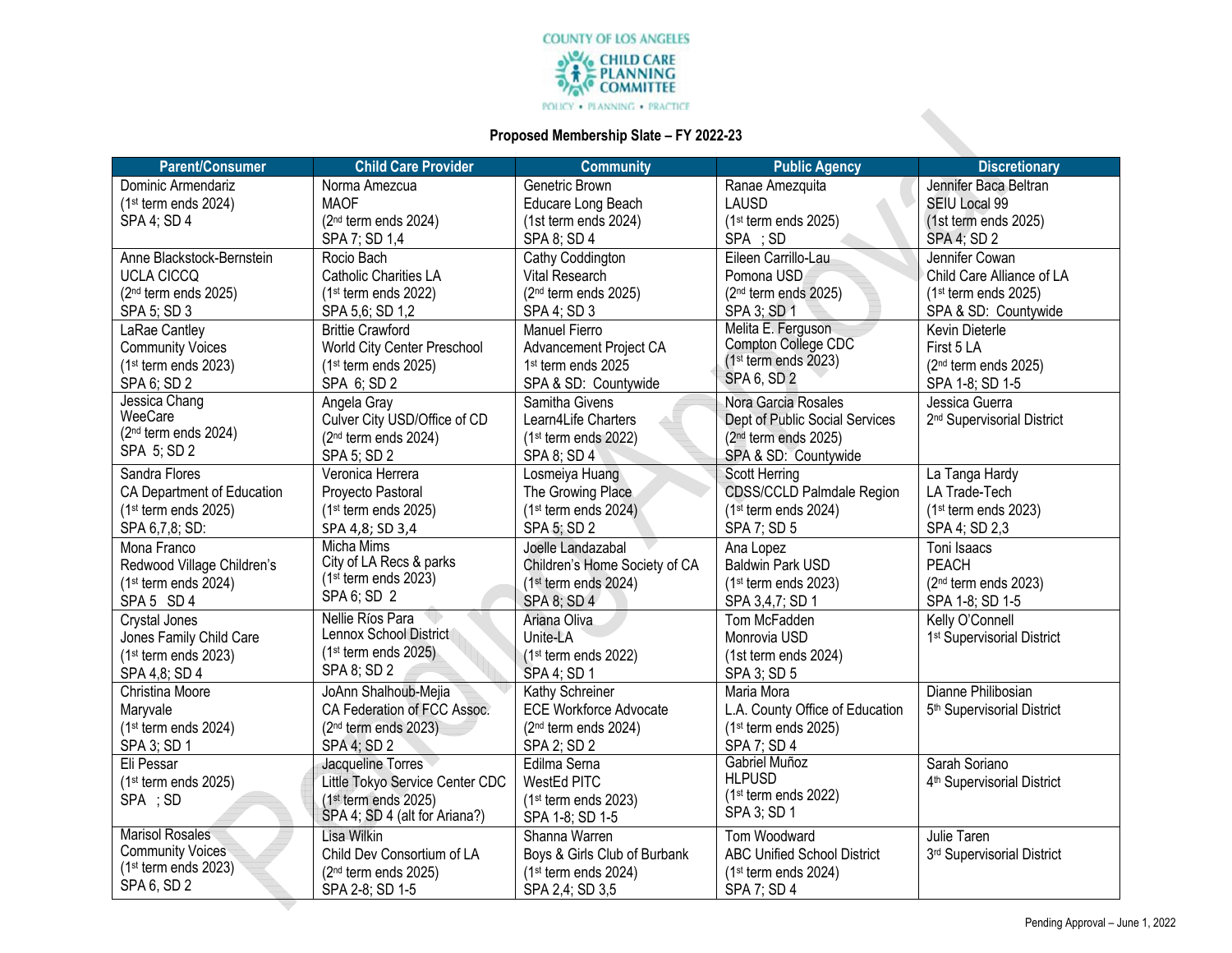

County of Los Angeles Child Care Planning Committee and Policy Roundtable for Child Care and Development

## **PUBLIC POLICY PLATFORM 2023-2024 Legislative Session**

#### **Introduction**

The Child Care Planning Committee (Planning Committee) and Policy Roundtable for Child Care and Development (Roundtable) promote policies designed to increase the availability of and access to affordable, high quality early care and education programs for all children and their families of Los Angeles County. This public policy platform presents current and emerging policy issues in early care and education that are consistent with the County of Los Angeles State Legislative Agenda for the 2023-2024 Legislative Session. The platform delineates each of the County's legislative agenda items in **bold** followed by examples of efforts that may be addressed by proposed legislation and/or the proposed state budget.

#### **Platform Issues**

**1. Support efforts to enhance the quality of early care and education that set high standards for all services and program types and address the needs of all children, including those with disabilities and other special needs, and their families.** 

- Addressing the early care and education needs of children from birth through age 12, including infants and toddlers, preschool and school age children, and children with disabilities and other special needs up to age 22, and their families.
- Define a mixed-delivery system as schools, centers and family child care home programs, and family, friends, and neighbors that provide parental choice through quality options for children and their families.
- Enhancing the quality of centers, family child care homes, and license-exempt care providers.
- Promoting a strengthening families approach to meet the needs of children at risk for abuse, neglect or sexual exploitation or under the supervision of the child welfare system and children of families under the supervision of Probation.
- Integrating early identification and intervention systems that recognize and respond early to young children who may be at risk for disabilities and other special needs.
- Developing policies that encourage collaboration between early care and education programs and locally funded projects and public agencies that foster child and family wellbeing through the provision of coordinated services.
- Incorporating optimal health promotion policies and procedures as an integral component that contributes to the overall quality of early care and education services and programs.





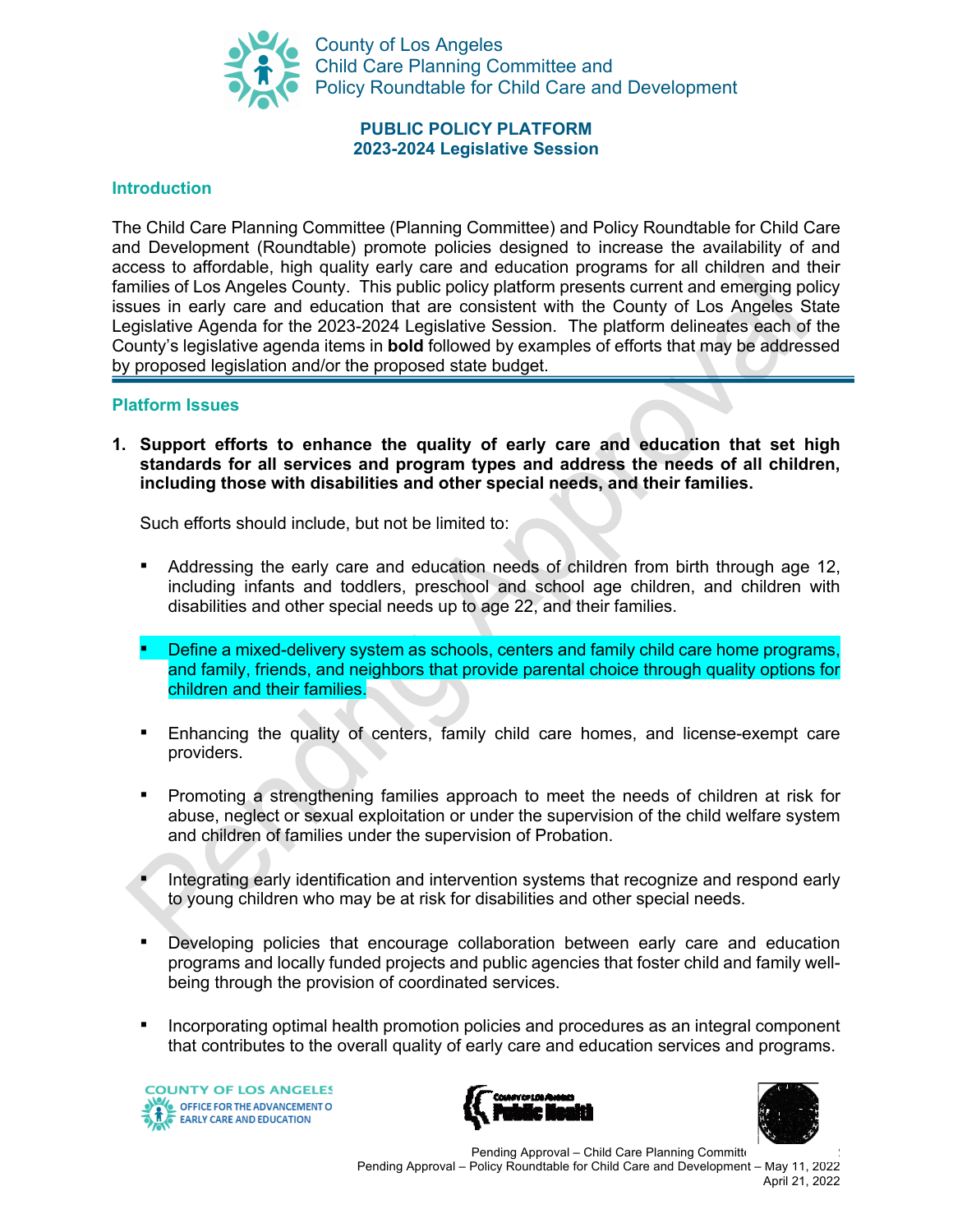- Engaging parents as their child's first teachers and partners in promoting their child's optimal growth and development.
- **2. Support efforts to develop and implement a statewide quality rating and improvement system and a system to adjust reimbursement rates based on demonstrated quality.**

Such efforts should include, but not be limited to:

- **•** Providing parents with clear, concise information on the quality of early care and education settings.
- **•** Fostering the engagement of parents that promotes their child's optimal healthy growth and development and learning through a variety of modalities including virtual supports as well as in person meetings and may also be comprised of counseling and referrals.
- Incorporating early learning standards that are research-based**,** culturally responsive to children from diverse cultural and linguistic backgrounds, aligned with existing regulatory systems and local quality initiatives, recognize and respond to the individual needs of children in group settings, and attend to families' needs for comprehensive services.
- Building an infrastructure of technical assistance, financial supports and training, all of which are tied to defined quality standards, to help early care and education programs achieve and maintain high quality services.
- **3. Support efforts to develop and sustain a well-educated and highly skilled professional workforce prepared to serve the culturally and linguistically diverse child and family populations of Los Angeles County.**

- **Compensating staff working in centers and family child care homes commensurate with** education and experience to include benefit packages (e.g. health insurance, retirement) to attract and retain qualified staff.
- § Focusing on teachers and other members of the workforce gaining skills and demonstrating competencies in the following areas: engaging children in social-emotional learning, business practices, forming relationships and interacting with children, how to provide instructional support to children, best practices in working with dual language learners, proficiency in recognition and response to children with disabilities and other special needs, health and nutrition best practices, trauma-informed practices, engaging parents and guardians, and expertise on the spectrum of child development from birth through early adolescence. Workforce practice must be based on established early care and education research.
- Offering coursework and instruction responsive to a multi-lingual, multicultural workforce, including but not limited to providing content in students' home language and offering classes during non-traditional hours.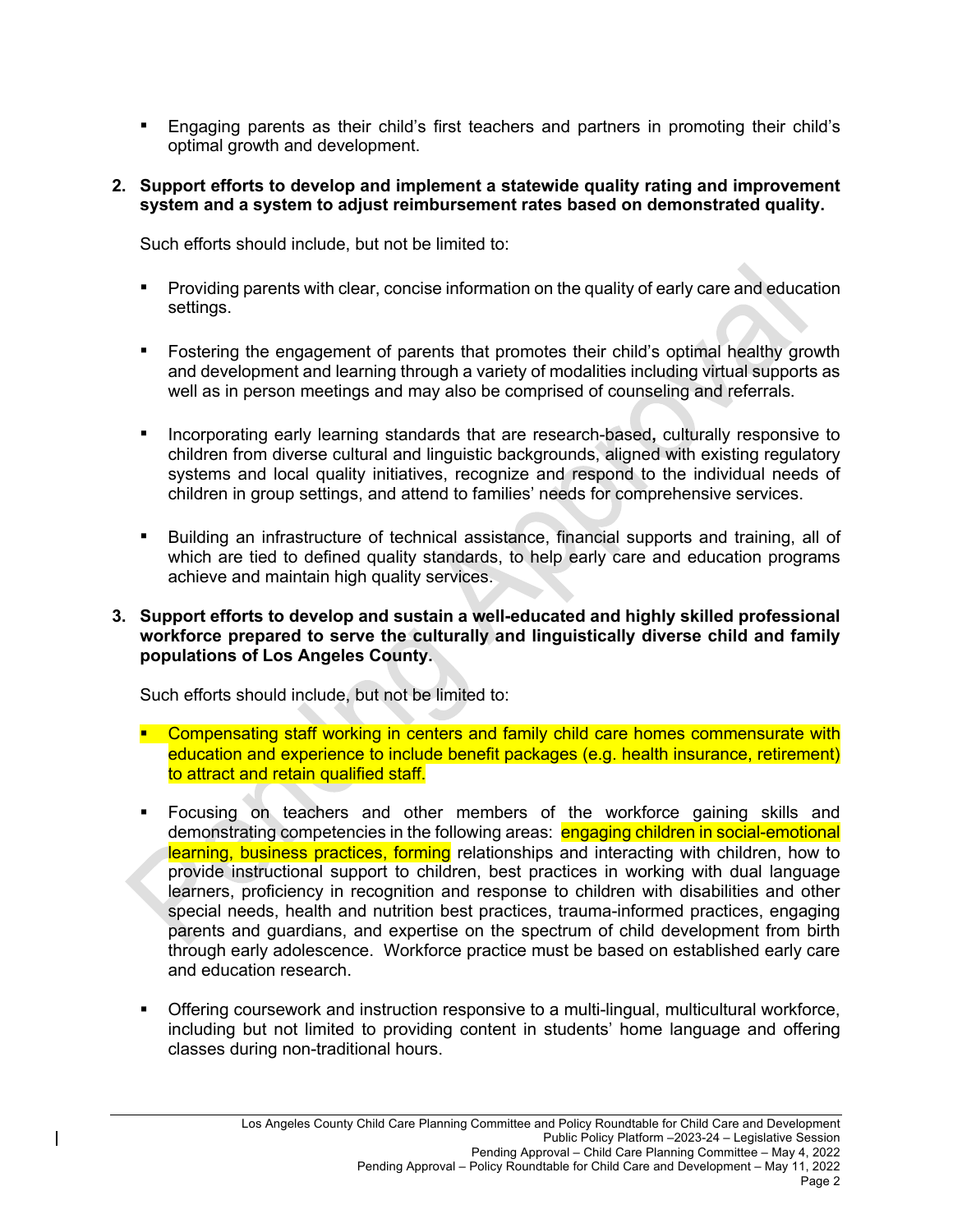- Integrating early childhood mental health consultation into early care and education programs to support the workforce in meeting the social, emotional, and mental health needs of children.
- § Expanding early childhood educators' access to higher education through stipend programs, grant funds and loan forgiveness programs, higher compensation when they attain post-secondary degrees, and benefits (i.e. health insurance and retirement plans).
- § Facilitating child development or early childhood education coursework coordination and articulation between the community colleges and California State University (CSU) and University of California (UC) systems.
- § Supporting efforts to enhance the quality of the license-exempt care workforce and facilitating connections between license-exempt care and the larger system of early care and education.
- Supporting alignment of teacher requirements under Title 22 with teacher requirements under Title 5 and with the California Commission on Teacher Credentialing.
- § Facilitating support of license-exempt (family, friend, and neighbor) providers serving children subsidized with federal Child Care and Development Block Grant funds.
- § Training and supporting teachers and other professionals through distance learning strategies.
- **4. Support efforts to ensure the health and safety of all children cared for in licensed early care and education facilities as afforded by timely, regular, and frequent on-site monitoring by the California Department of Social Services, Community Care Licensing Division (CCLD).**

Such efforts should include, but not be limited to:

- **E** Increasing to, at a minimum, annual inspections of centers and family child care homes.
- Advocating for, at a minimum, annual unannounced inspections of all licensed facilities.
- Providing that CCLD is sufficiently funded, staffed and held accountable to meet the standards, conduct timely reviews of licensing applications and responses to complaints, and provide technical assistance and resources to current and future licensees.
- Ensuring that costs of obtaining and renewing the license (or licenses for programs with multiple sites) is reasonable and not an extraordinary burden to the licensee's cost of doing business.

## **5. Support efforts to adequately fund high quality early care and education services for all children from low- and moderate-income families.**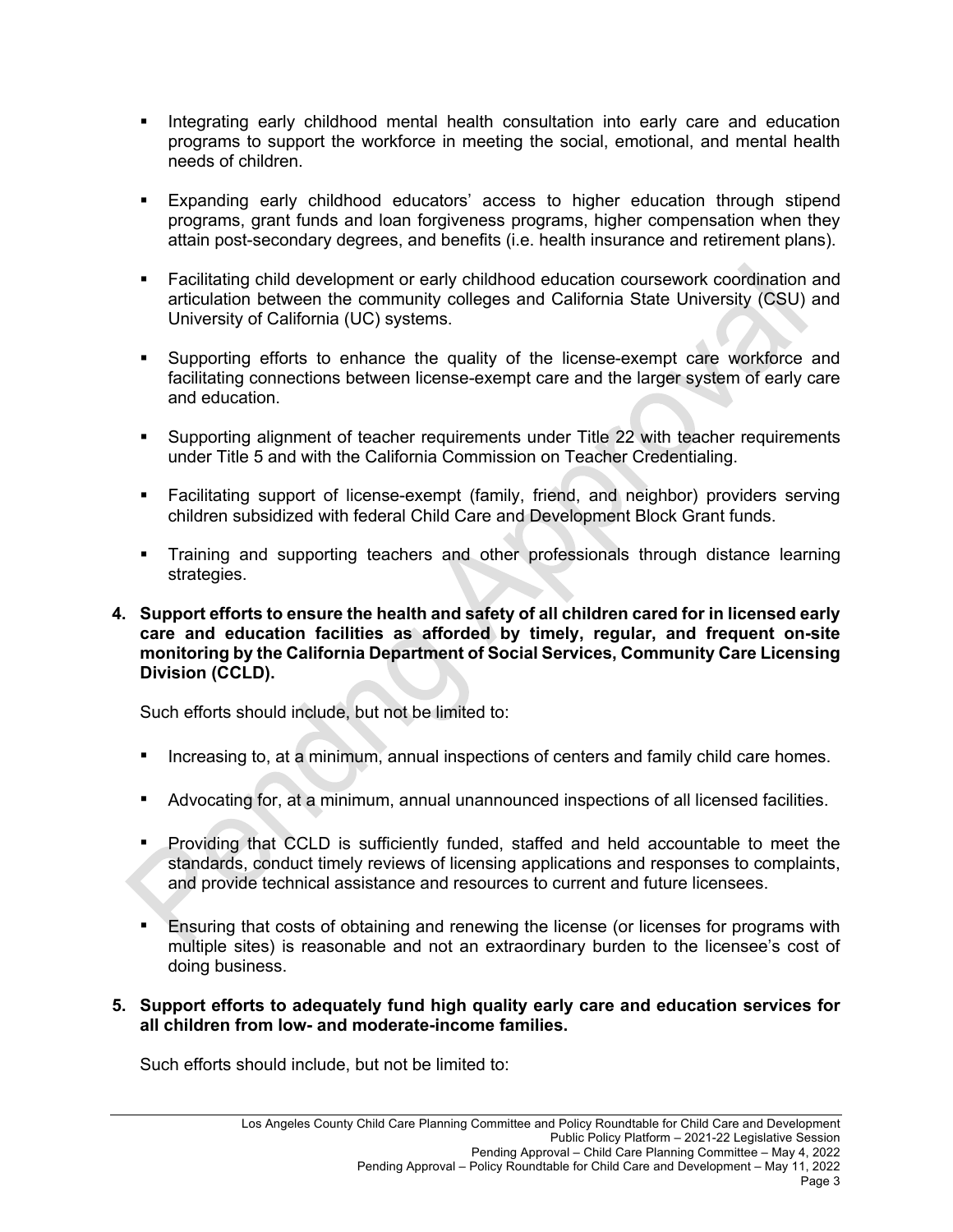- Streamlining and transitioning the former dual reimbursement rate systems (Standard Reimbursement Rate and Regional Market Rate) into a single, regionalized reimbursement rate system that covers the true cost of quality and supports the cost of program operations, including facility development and staff compensation commensurate with education and experience.
- Expanding access to high quality subsidized services for all eligible children, including infants and toddlers and children with disabilities and other special needs as well as preschool and school age children.
- <u>■ Increasing levels of reimbursement in the Standard Reimbursement Rate (SRR) and the</u> Regional Market Rate (RMR) to compensate providers for the true cost of high-quality services.
- -Streamlining and reforming the dual reimbursement systems into a single, regionalized reimbursement system that incentives quality and supports the cost of program operations.
- Prioritizing funds targeted to infants and toddlers to meet the growing demand for high quality services.
- Increasing funds for expansion of high quality full-day, full–year services for all ages.
- **•** Offering tax incentives to businesses to provide or subsidize employee's early care and education services.
- **Ensuring that the income ceiling for eligibility for State subsidized care reflects the current** State Median Income (SMI), adjusted by region if appropriate.
- Opposing proposals that would reduce subsidized rates based on geographic location.
- **6. Support the streamlining of California Department of Education and Social Services administrative processes to expand access for low-income families, ensure continuity of care, and promote flexible use of early care and education funding to meet the needs of families.**

- § Allowing administrative efficiencies such as multi-year contracting, grant-based funding, and waivers on program rules and regulations to allow flexibility of services based on community and family needs.
- § Maintaining a 12-month annual eligibility redetermination to allow for more stable enrollments for early care and education programs and continuous services for children and their families while exploring implementation of 24-month annual eligibility.
- Ensuring agencies have the capacity to connect with and serve the most vulnerable and the most difficult-to-serve families.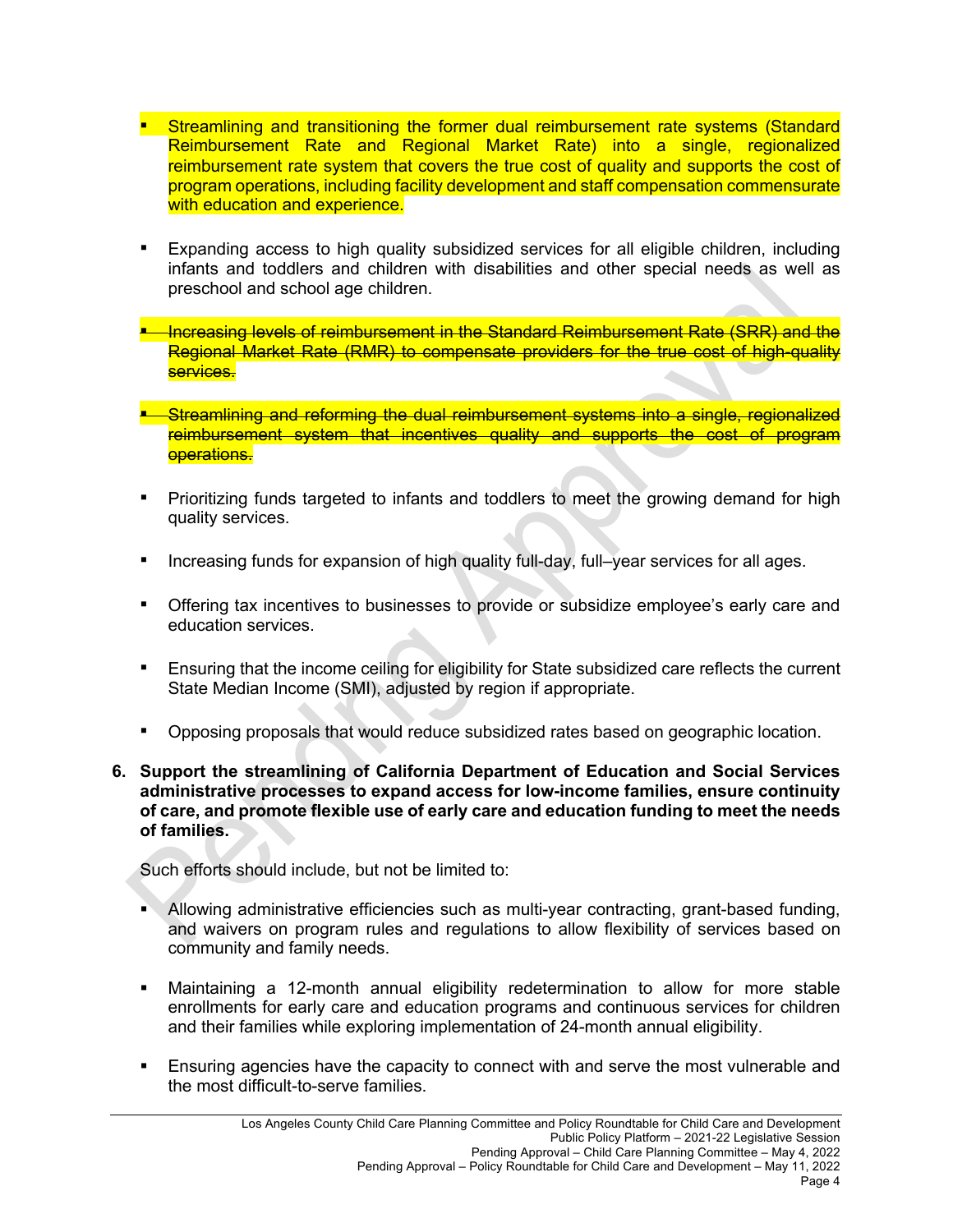- § Maintaining affordable family fees that do not exceed eight percent of gross family income.
- Maintaining part-day State Preschool as a free, comprehensive early care and education program.
- **•** Allowing for various systems that serve vulnerable and low-income children and families to streamline administrative functions and share information in order to facilitate the enrollment of children in subsidized early care and education programs and to participate in joint data collection efforts.
- § Expanding the role of the local child care and development planning councils to augment and strengthen the preparation of the needs assessment to capture and report on data relating, but not limited, to workforce, quality and facilities as well as access.
- **7. Support proposals designed to prevent, detect, investigate and, when appropriate, prosecute fraud in subsidized child care and development programs.**

## **8. Support efforts to ensure that vulnerable children and their families have access to consistent, uninterrupted subsidized early care and education services.**

- § Making sure that California Work Opportunity and Responsibility to Kids (CalWORKs) families have access to child care and education services, ensure that participating families are afforded the time and information needed to evaluate their child care and education options and make sound choices, and that allow parents to pursue or maintain employment.
- Maintaining 12-months annual eligibility for CalWORKs Stage 1 Child Care for welfare-towork participants or until the participant is transferred to CalWORKs Stage 2 Child Care.
- Promoting, facilitating and supporting consistent and continuous participation of children under the supervision of the child welfare system and Probation and their families in high quality programs that promote healthy child development and support effective parenting.
- § Ensuring that all subsidized children infants and toddlers, preschool age, and school age children – and their families have access to consistent and continuous high quality early care and education services that partner with parents to promote children's healthy growth and development and prepare them for school and life, and meet the needs of families.
- Addressing the needs of pregnant and parenting teens to ensure their access to high quality early care and education services that support their academic goals, promote positive and effective parenting skills, and contribute to their child's healthy growth and development.
- Facilitating access to high quality early care and education programs that are responsive to the unique needs of children and families experiencing homelessness.